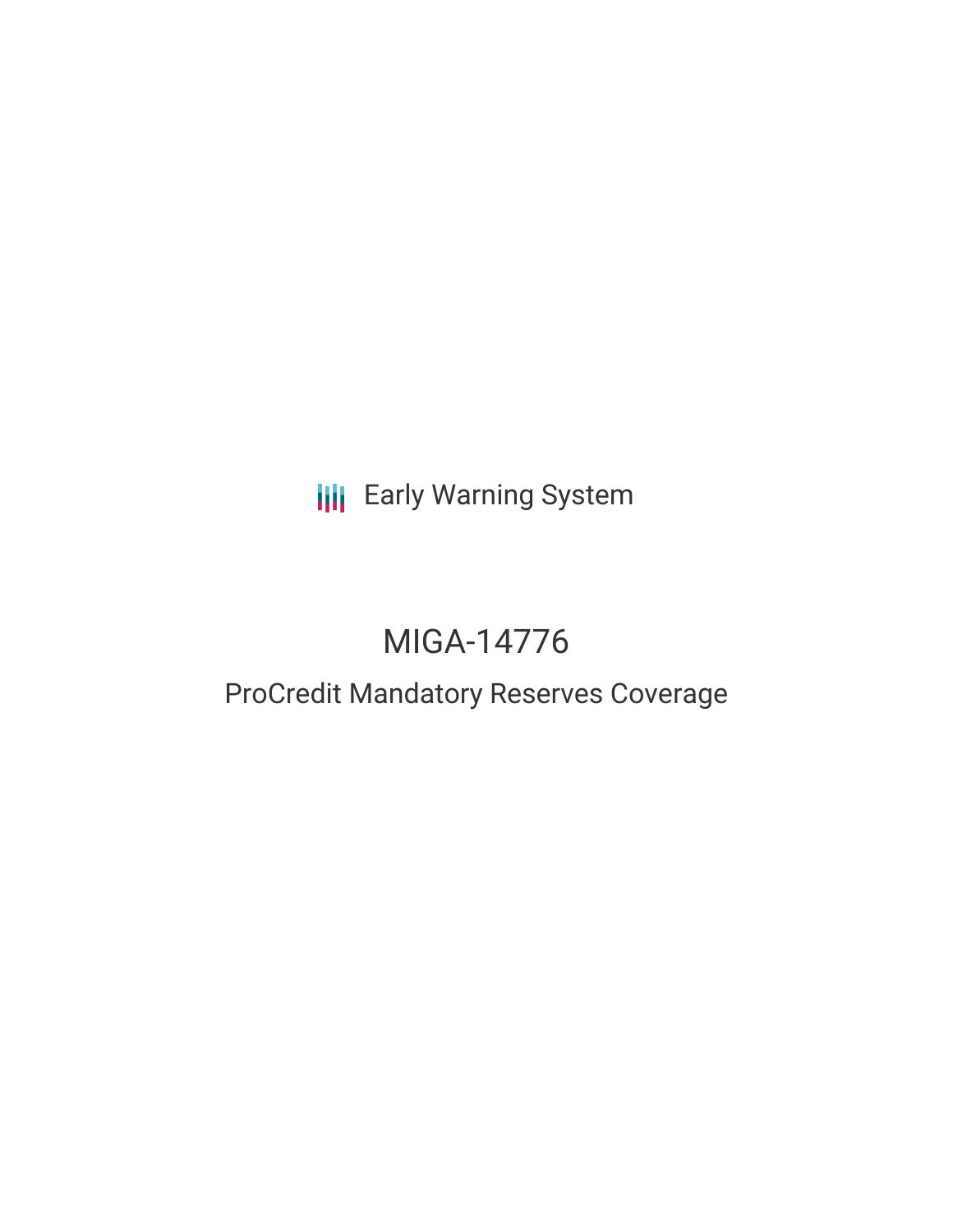

#### **Quick Facts**

| <b>Countries</b>               | Georgia                                         |
|--------------------------------|-------------------------------------------------|
| <b>Financial Institutions</b>  | Multilateral Investment Guarantee Agency (MIGA) |
| <b>Status</b>                  | Proposed                                        |
| <b>Bank Risk Rating</b>        | FI                                              |
| <b>Voting Date</b>             | 2020-12-17                                      |
| <b>Borrower</b>                | ProCredit Holding AG & Co. KGaA                 |
| <b>Sectors</b>                 | Finance                                         |
| <b>Investment Type(s)</b>      | Guarantee                                       |
| <b>Investment Amount (USD)</b> | $$56.22$ million                                |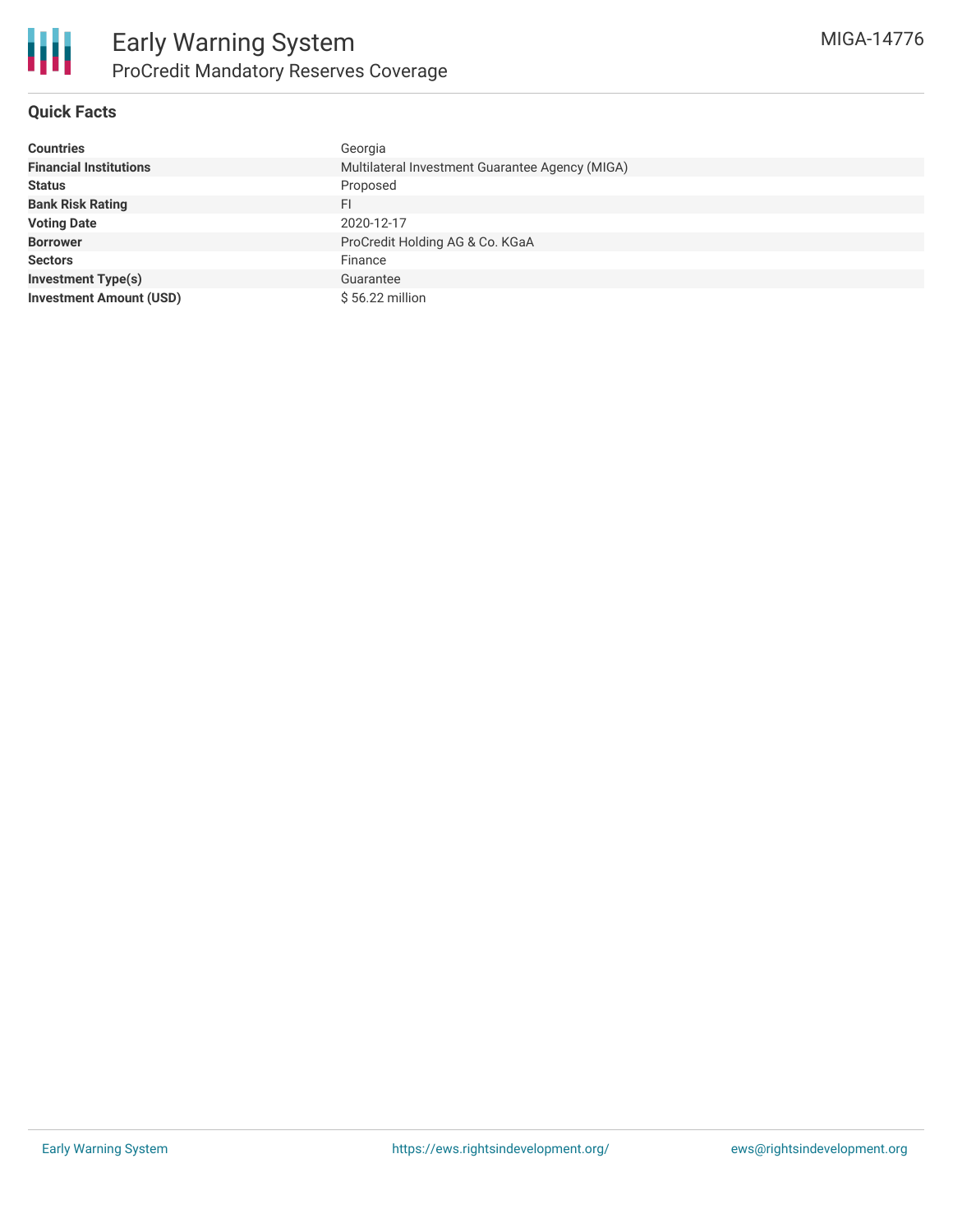

#### **Project Description**

According to the Bank's website, the project provides guarantees of up to EUR 47.5 million to ProCredit to reduce the risk of some of its assets. The risk-weighted assets capacity that is freed up is expected to be used by ProCredit to extend more credit in Georgia, primarily to SMEs.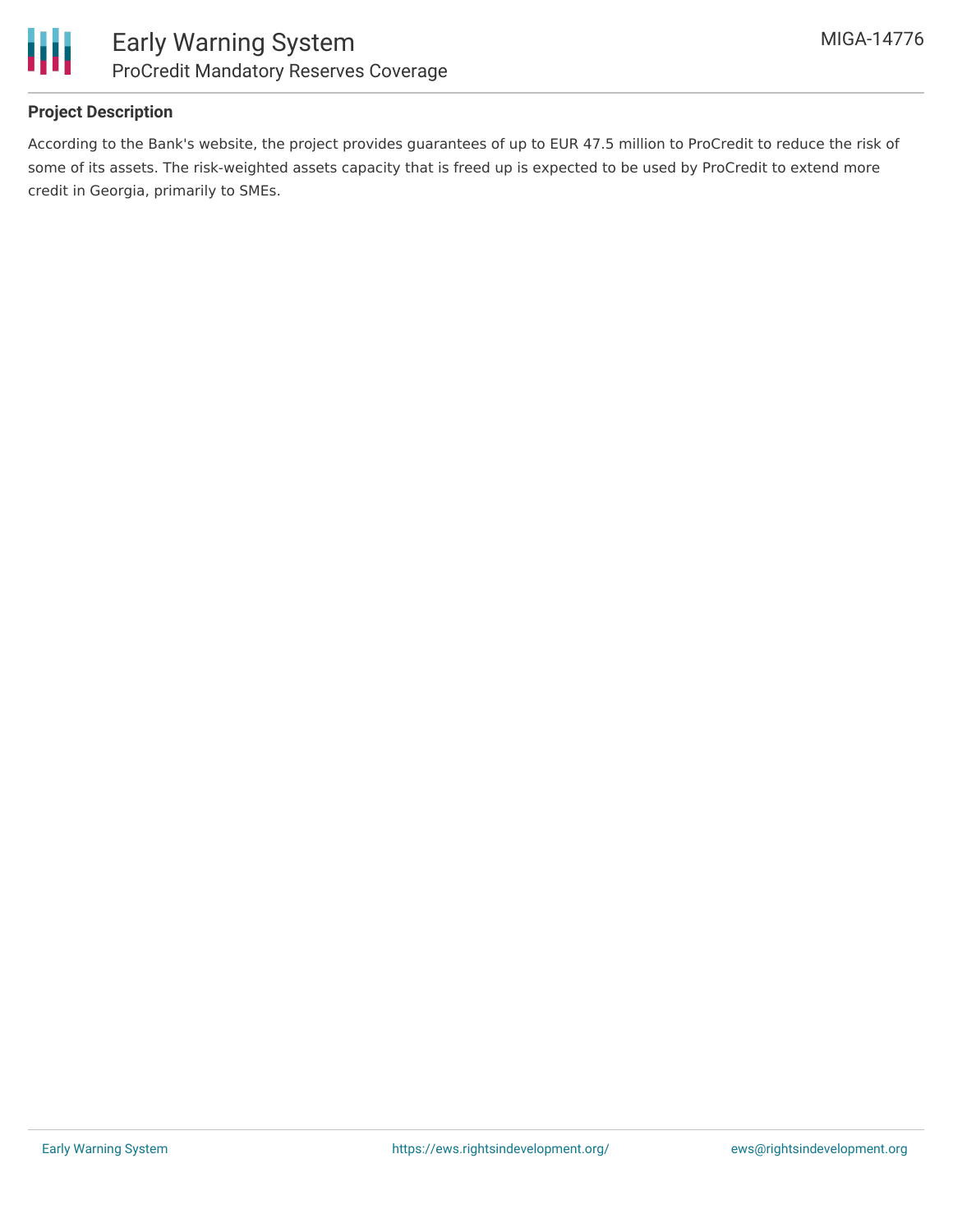#### **Investment Description**

Multilateral Investment Guarantee Agency (MIGA)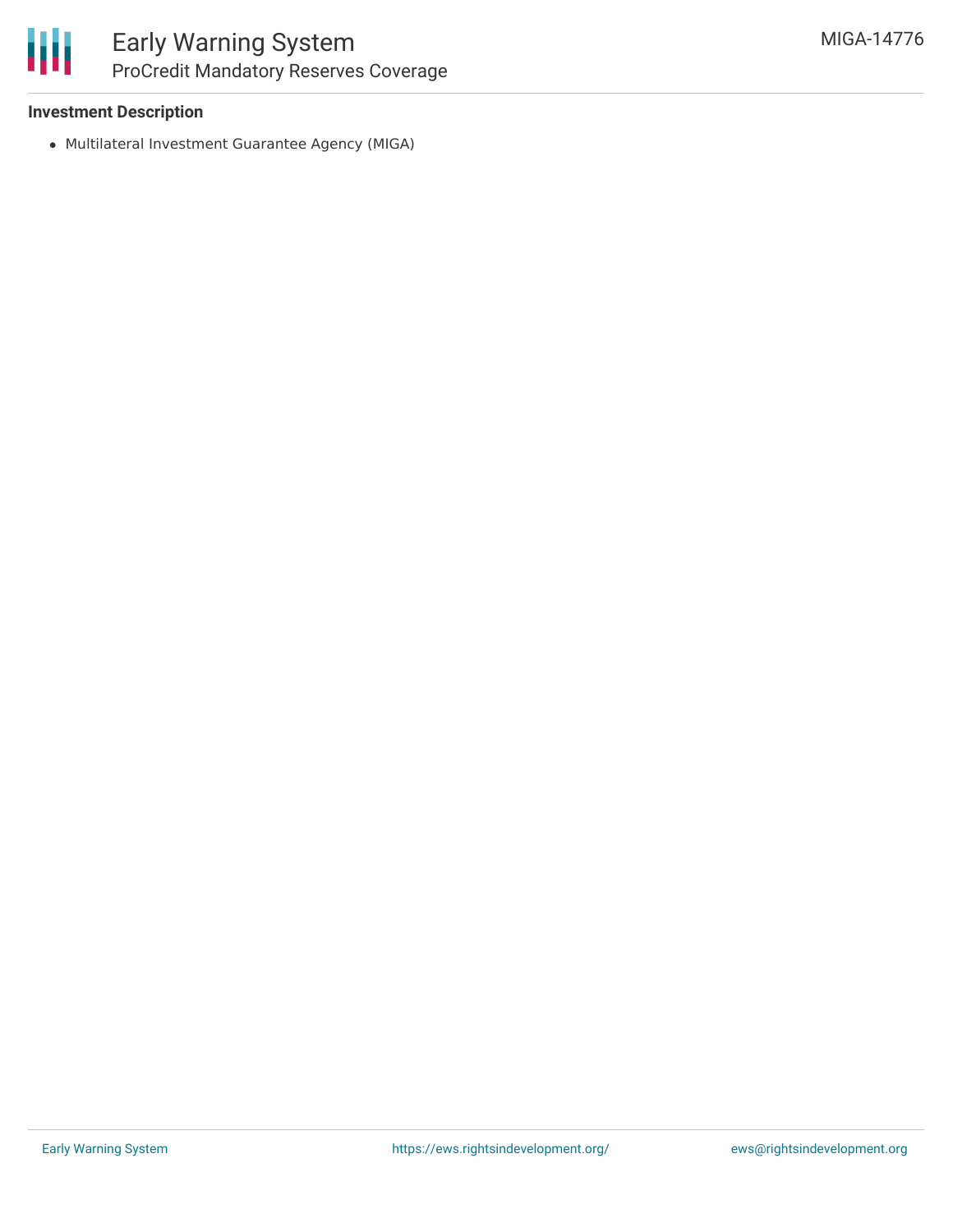

### Early Warning System ProCredit Mandatory Reserves Coverage

| <b>Private Actor 1</b>   | <b>Private Actor</b><br>1 Role | <b>Private Actor</b><br>1 Sector | <b>Relation</b> | <b>Private Actor 2</b>          | <b>Private Actor</b><br>2 Role | <b>Private Actor</b><br>2 Sector |
|--------------------------|--------------------------------|----------------------------------|-----------------|---------------------------------|--------------------------------|----------------------------------|
| $\overline{\phantom{0}}$ | $\overline{\phantom{0}}$       | $\overline{\phantom{0}}$         |                 | ProCredit Bank JSC Georgia      | Subsidiary                     | $\overline{\phantom{a}}$         |
|                          |                                |                                  |                 | ProCredit Holding AG & Co. KGaA | Client                         |                                  |